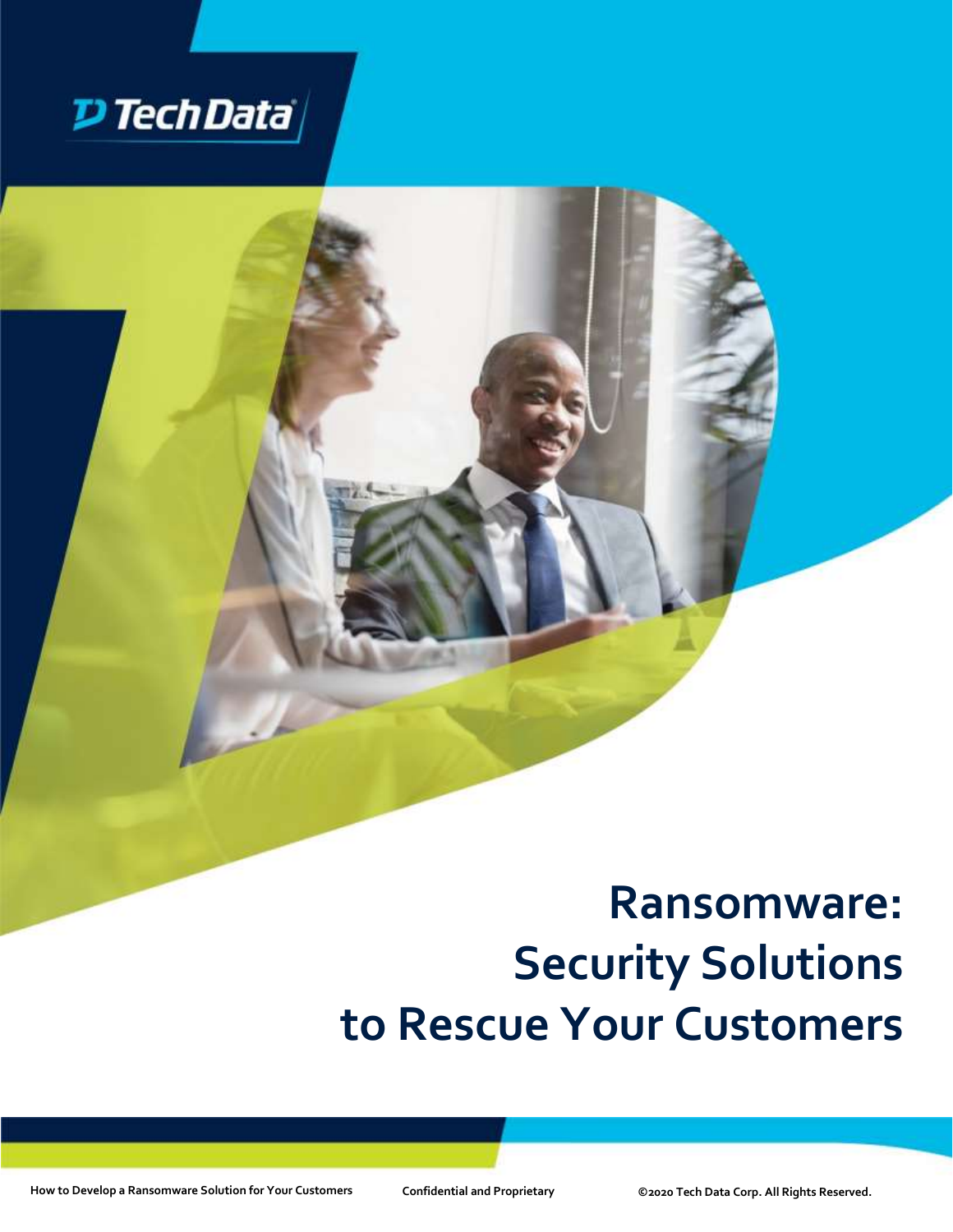### : Don't let your customers be held to ransom!

What would happen if suddenly and without warning, your customer's organization couldn't access their data because it had been encrypted by a criminal organization? Could they survive relying on pen and paper for a while, as Travelex was forced to do? Would they go out of business if the data was never fully retrievable? Even if they could restore their systems and data, what would it mean to their annual profitability? How would they reassure their customers and regulators their data is safe if they can't access it themselves?

The sad truth is, ransomware has become one of the top cyber threats for small to medium enterprises, according to [Verizon.](https://enterprise.verizon.com/resources/reports/dbir/)

Organizations of this size tend to have lots of valuable data, especially if they are in retail or healthcare, but often lack the IT budgets and resources of a large enterprise. This makes

them the perfect target for criminal organizations. With every day that passes, these cybercriminals are becoming more active and sophisticated. Experts have estimated a ransomware attack occurs every 40 seconds worldwide. [According to figures published by](https://www.barracuda.com/glossary/ransomware#:~:text=Detect%20Ransomware&text=In%20fact%2C%2047%25%20of%20all,have%20been%20delivered%20by%20email.&text=The%20Barracuda%20Vulnerability%20Manager%20will,for%20possible%20vulnerabilities%20including%20ransomware)  [Barracuda, 47% of businesses have been](https://www.barracuda.com/glossary/ransomware#:~:text=Detect%20Ransomware&text=In%20fact%2C%2047%25%20of%20all,have%20been%20delivered%20by%20email.&text=The%20Barracuda%20Vulnerability%20Manager%20will,for%20possible%20vulnerabilities%20including%20ransomware)  affected by ransomware and infection rates are [growing steadily.](https://www.barracuda.com/glossary/ransomware#:~:text=Detect%20Ransomware&text=In%20fact%2C%2047%25%20of%20all,have%20been%20delivered%20by%20email.&text=The%20Barracuda%20Vulnerability%20Manager%20will,for%20possible%20vulnerabilities%20including%20ransomware) Therefore, if an organization isn't already taking steps to protect themselves against ransomware, it is only a matter of time before they will be forced to react to a breach. Studies have shown that 50% of companies that lost their data for 10 or more days filed for bankruptcy immediately and a further 43% filed for bankruptcy within one year.

Fortunately, [Tech Data](https://techdata.com/security) can help partners (like yourself) take pre-emptive measures to protect organizations against ransomware attacks.

.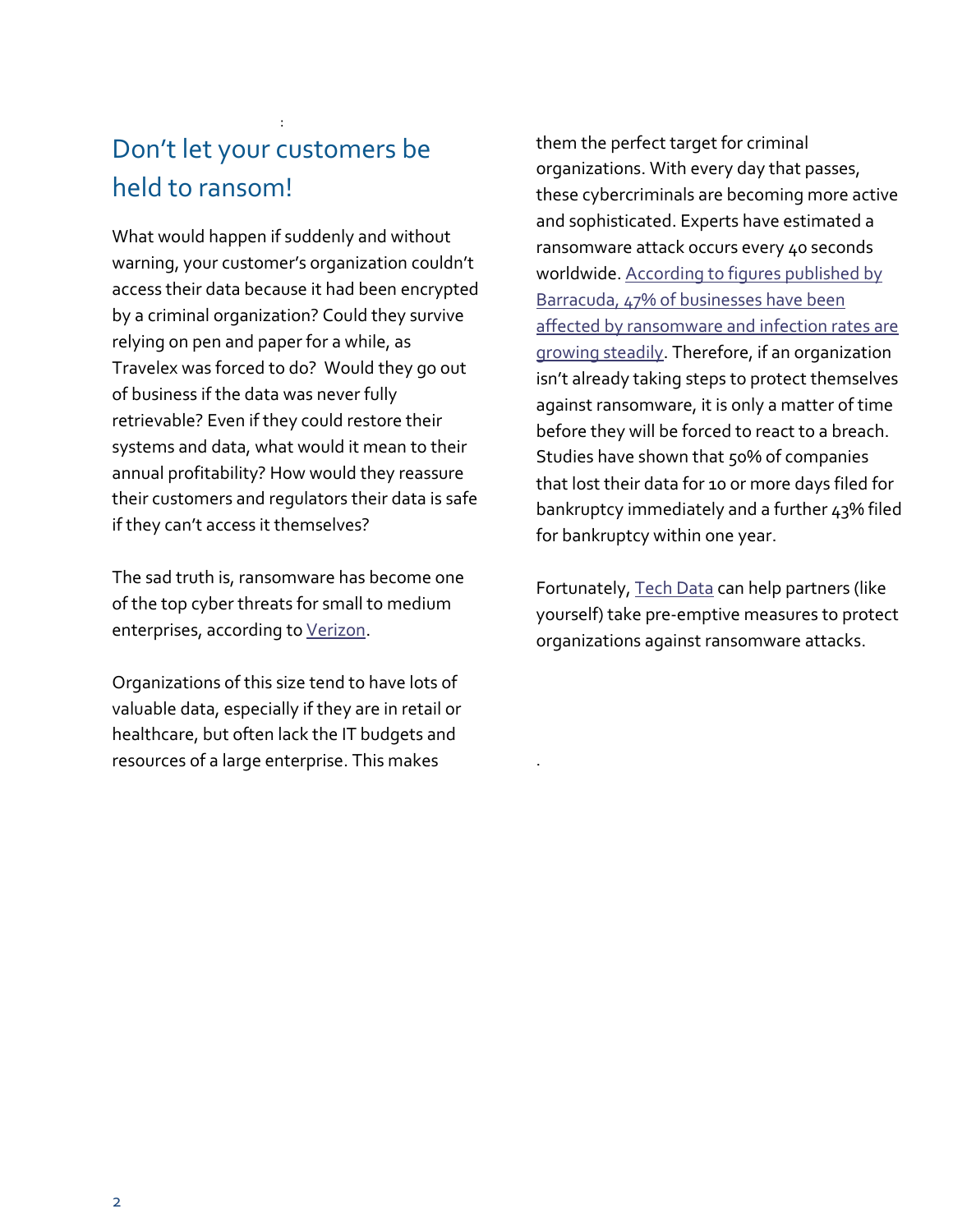# Table of Contents

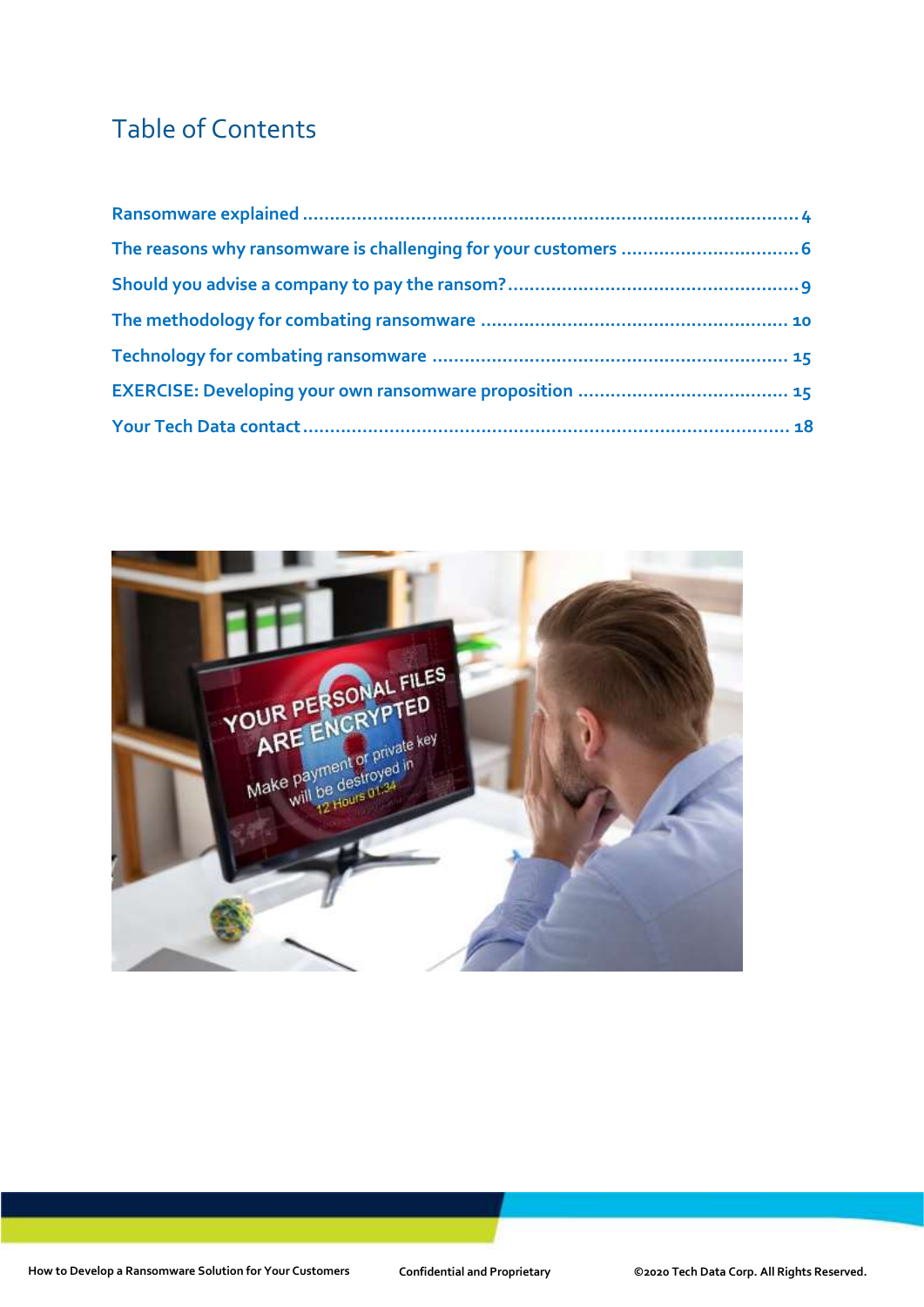### <span id="page-3-0"></span>Ransomware explained

Ransomware is a form of malware. Malware is harmful to an organization because it:

- Causes devices to become locked or unusable;
- Steals, deletes or encrypts data;
- Takes control of devices to attack other organizations;
- Obtains credentials to access an organization's sensitive systems and services; and
- Tries to spread to other machines on the network, for example, the WannaCry malware that impacted the NHS in May 2017.

With the data encrypted or access to the device locked, ransomware will then demand the victim pays a ransom (in the form of a cryptocurrency such as Bitcoin) to return things back to normal. Sometimes the cybercriminals behind the ransomware will even threaten to publish or delete the data if payment is not forthcoming.

Attacks have been so effective and devastating on unprepared organizations, they've frequently made front-page news. Consider United Health Services (UHS), which operates more than 400 healthcare facilities in the U.S. and U.K. and employs 90,000. In September 2020, its IT systems were knocked offline for three weeks following a Ryuk ransomware attack. Various reports suggested that its 250 U.S. facilities were left without access to computer and phone systems, patients' charts were done with pen and paper, ambulances were turned away, and surgical patients were relocated to nearby hospitals. While we have no way of knowing UHS's level of preparedness, or even if they paid a ransom, it's clear that the costs of remediation and potential penalties and/or lawsuits will run into the millions of dollars—not to mention the indirect cost of staff shake-ups and reputational damage.

There are many different forms of ransomware. Some of the high-profile examples include:

- Bad Rabbit
- **CryptLocker**
- **GrandCrab**
- Goldeneye
- Jigsaw
- **LeChiffre**
- Locker
	- Ransomware
- Petya
- Ryuk
- Troldesh
- TrojanHorse
- WannaCry
- **Zcryptor**

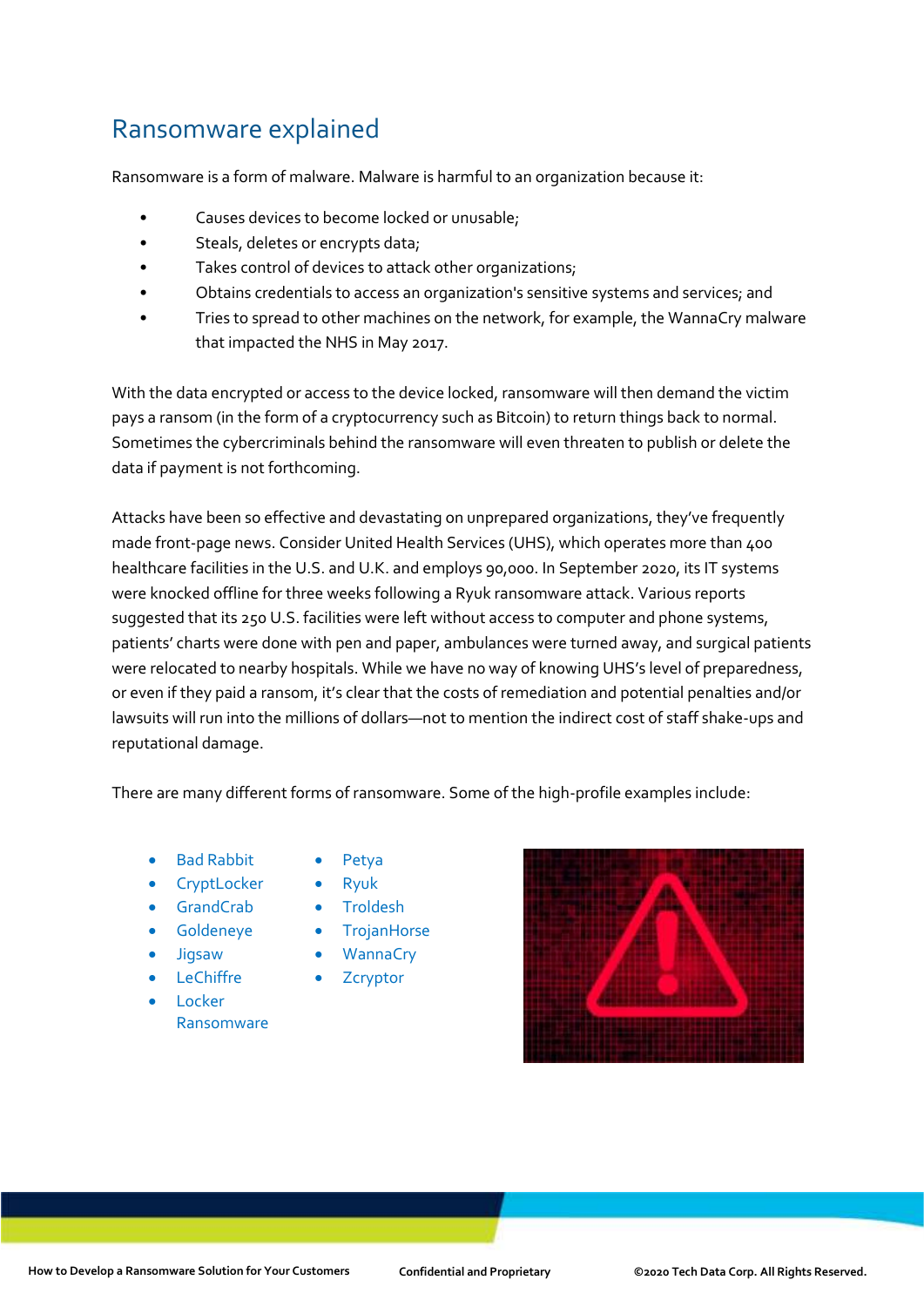This is by no means an exhaustive list, and new forms of ransomware are being developed all the time. Ransomware relies on delivering an initial payload. Usually victims are tricked into opening an infected email attachment or clicking on a link. This triggers the rogue software to start installing itself and encrypting data. Ransomware doesn't care if the victim is using their own encryption software to protect their data. It will happily encrypt data that has been lawfully encrypted, making it unusable for the victims.

Different types of ransomware have different characteristics in the vulnerabilities they exploit and how they spread the infection throughout the organization once it has infected patient zero. They also have different ways of communicating with the victim.

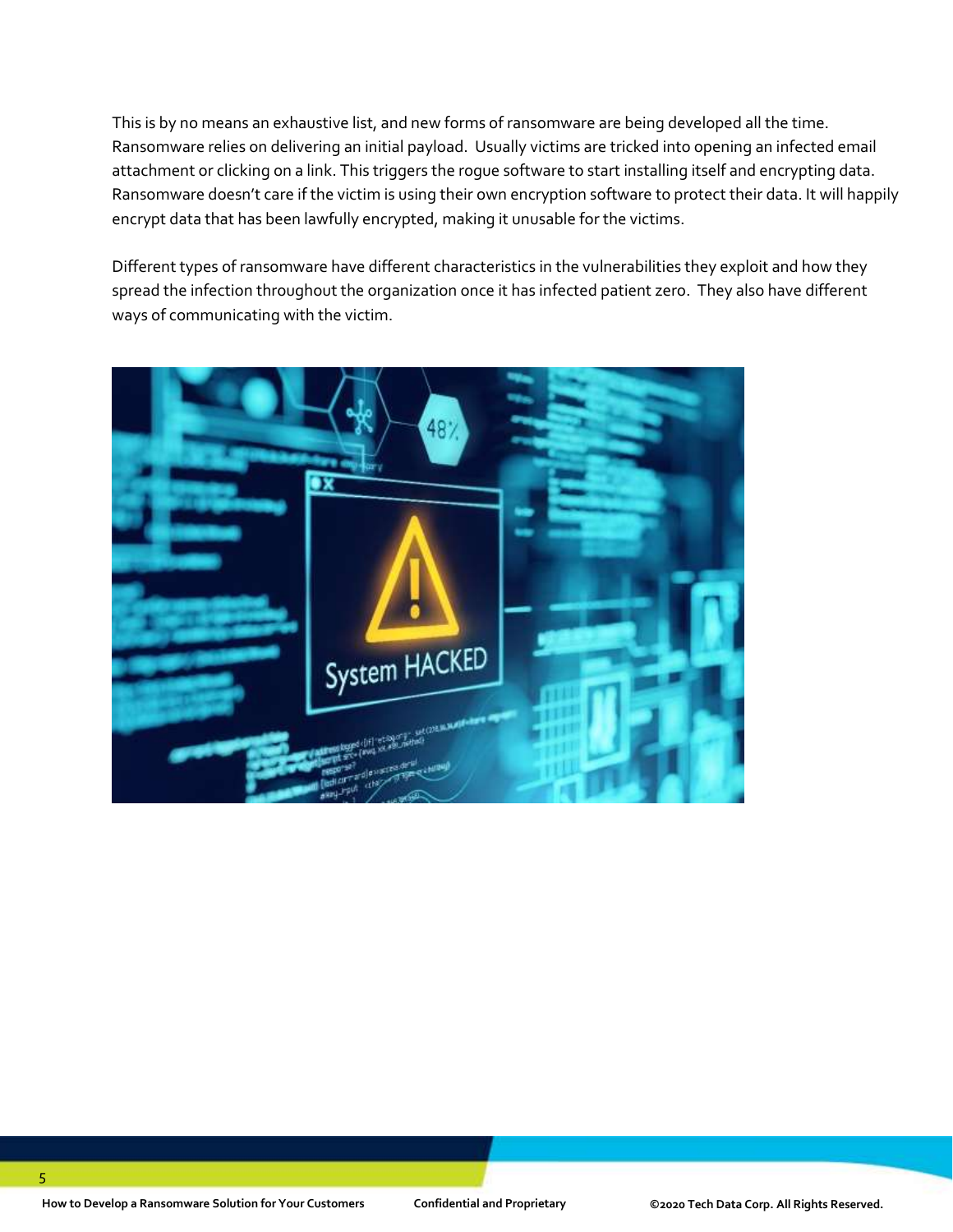## The reasons why ransomware is challenging for your customers

<span id="page-5-0"></span>Organizations struggle to protect themselves adequately from ransomware for the reasons listed below:

**Denial / It won't happen to me syndrome.** One of the first challenges organizations have, is understanding just how vulnerable they are to ransomware. If you ask UHS, U.S. Coast Guard, City of New Orleans, State of Florida and Tribune Publishing if they intentionally made their organizational data vulnerable to a WannaCry attack, the answer would be a sharp no. They'd probably reel off a list of expensive cybersecurity measures they had in place. However, all these organizations became victims because they didn't have enough protection in place specifically against ransomware. The point here, is that no board intentionally puts their organization at risk. Most simply don't understand the nature of the risk they are facing. This is where the channel can make a huge difference. By guiding, explaining and educating organizations, the channel can become a trusted advisor for ransomware.

**Ransomware is continually evolving.** As mentioned above, there isn't just one type of ransomware. So, even if you implement a ransomware solution, it is not a case of walking away and thinking the job is done. Ransomware solutions need to be managed and updated to protect against new forms of ransomware. This is hard for organizations whose main business focus isn't cybersecurity or even technology. Again, this is another area where the channel can step in and provide its expertise in the form of managed services to help organizations maintain a strong cyber posture against ransomware.

**Ransomware is driven by cybercriminals with lots of resources.** There is a general perception that cyberattacks originate from a bored and disgruntled teenager sitting in their bedroom somewhere. Unfortunately, the true picture is far darker and sinister. Cybercriminals often conduct their activities like professional organizations with common goals and objectives. They are well resourced and highly motivated with access to exceedingly skilled criminal experts. They will work together and collaborate on penetrating an organization's defenses. The dark web gives them access to purchase sophisticated hacking tools and the latest ransomware attack software. They have forums where they share organizational vulnerabilities and even sell access to organizations they've managed to penetrate. These persistent and determined criminal organizations pose a much greater threat than most legitimate organizations realize.

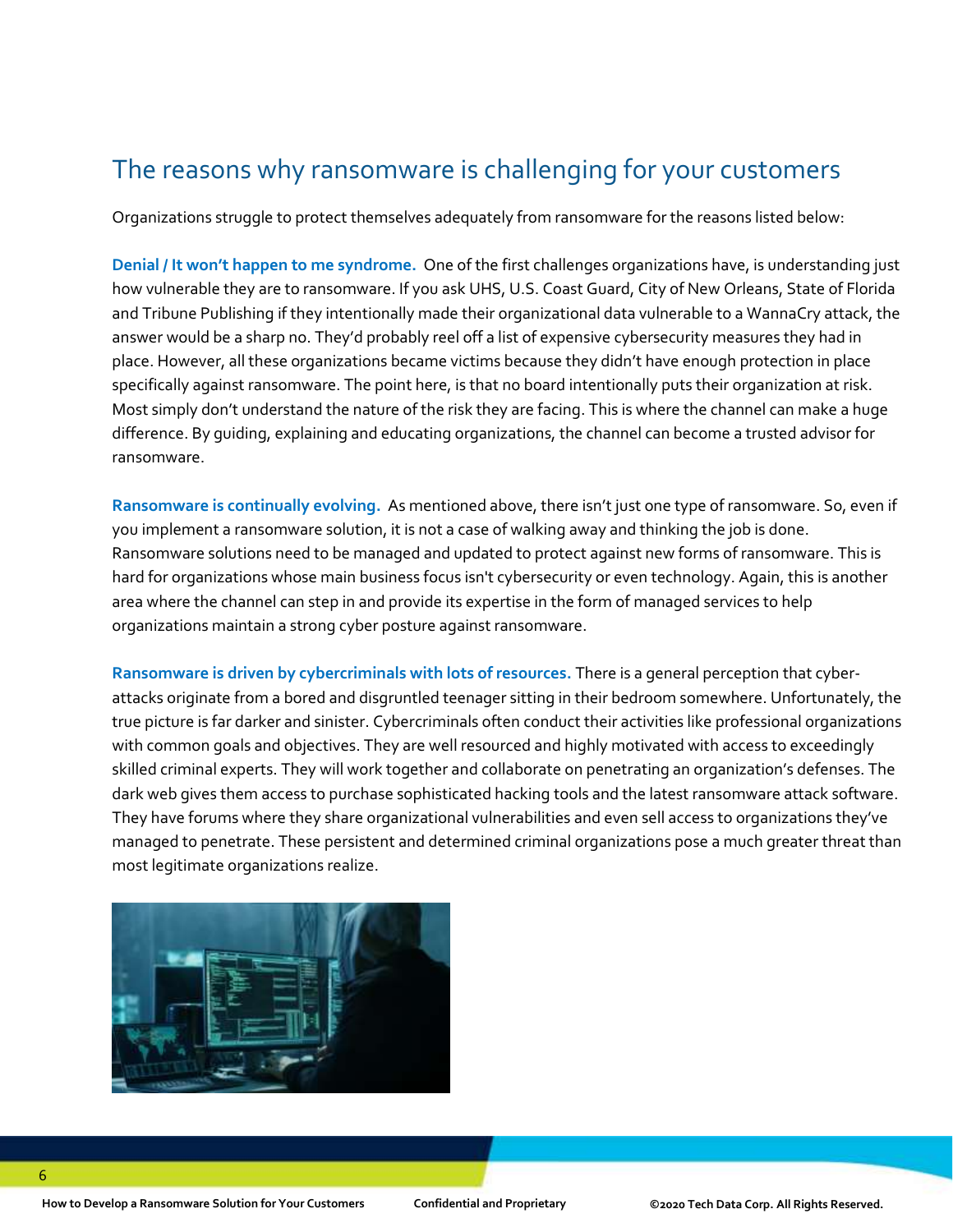**Ransomware detection is hard.** Cybercriminals deliberately design their ransomware attacks so that the deployment of the payload won't be detected. Consequently, to detect a ransomware attack in its early stages, you need to understand the signs and know what to look for. In many ways, you need to be able to outsmart the cybercriminals. This is where the right cybersecurity tools play a critical role.

**Organizations have many more attack surfaces.** Today, the IT landscape is far more intricate and expansive than it has ever been. Mobile devices, IoT sensors, connected devices, smart screens, mobile field units, etc., are creating, processing and sharing data with the organization. For a cybercriminal, each device could have an exploitable vulnerability and therefore represents a way into the organization. The channel can play an important role in identifying the devices an organization has in its IT estate. Secondly, it's about closing the door on vulnerabilities and making devices much harder to exploit.

**Organizations have many more stakeholders.** As society and commerce have become more digital, it has become normal for customers, suppliers and employees to interact with organizational systems. This could be through a portal, a digital application, etc. For cybercriminals, this represents an opportunity to masquerade as a legitimate party. The challenge for organizations is to only let the right people in to access the right data at the right time, all while keeping the criminals out. By adopting a zero-trust approach, the IT channel can map out all the stakeholders, the journeys they need to take and ways to identify behavior that is different than the norm.

**Organizational data and infrastructure are hiding everywhere.** One of the challenges with modern data-driven organizations is keeping tabs on all the places an organization's data resides and the IT assets that exist. Most of the time, organizations are not aware of the extent of the problem. However, it is only when you lift back the covers that it quickly becomes quite clear the organization has data and systems flying under the radar. Experts suggest that shadow IT accounts for up to 40 percent of IT spending, leaving IT teams with a potentially massive unguarded attack surface. Line-of-business buyers who go around IT to purchase technology resources are not typically skilled at managing data. When the line of business bypass CIOs, the data doesn't get the same protection as the rest of the organization.

Shadow IT is not the only consideration here. Organizations are constantly evolving and changing. Mergers and acquisitions can leave organizations very exposed to ransomware, because suddenly there is a whole host of new IT assets and stakeholders connected to the organizational network. As trusted advisors, the channel plays an important role in helping organizations address both these situations.

7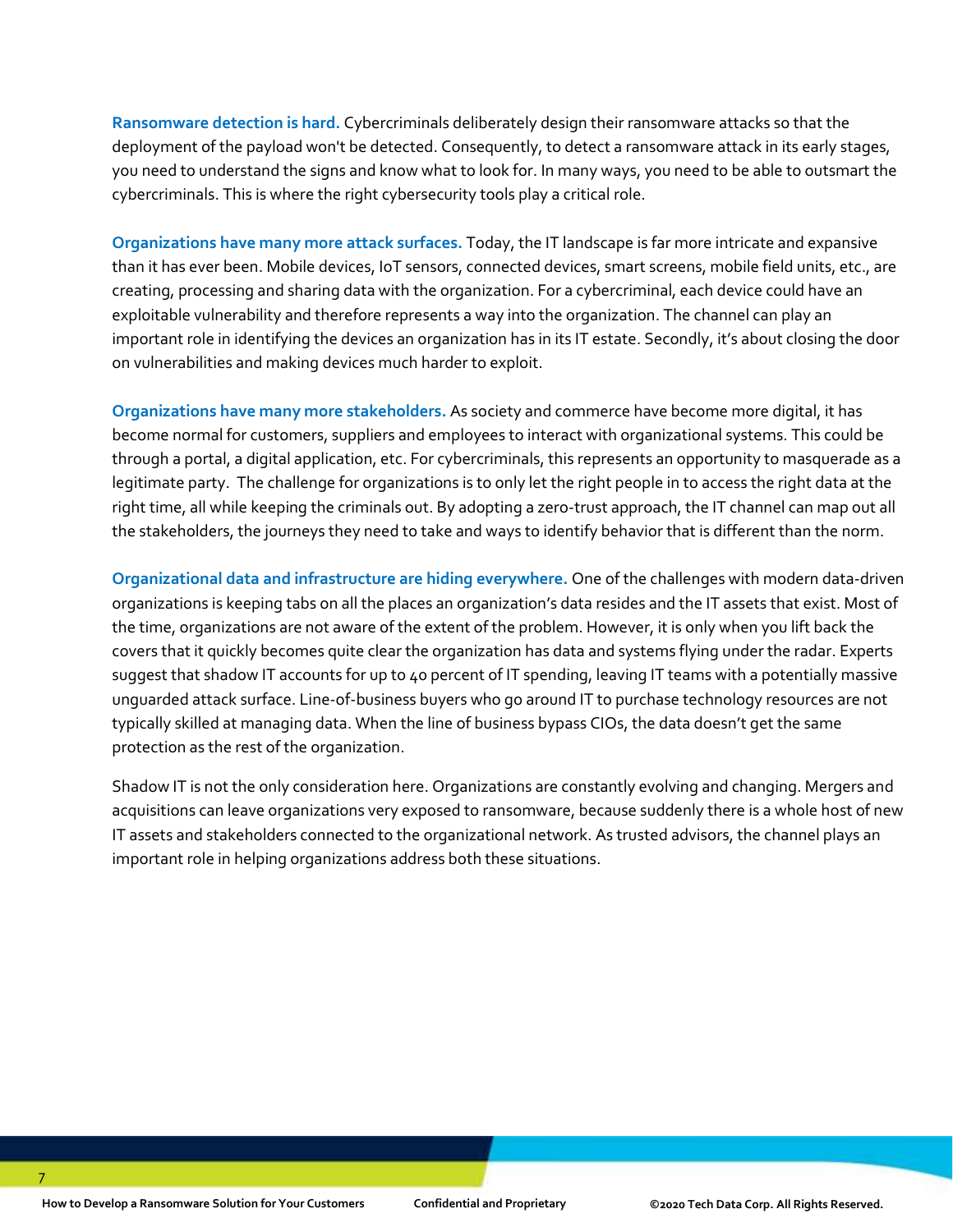**The fragmented nature of the cybersecurity market.** The cybersecurity market is known for being highly fragmented. There are thousands of technology vendors and products, each designed to help an organization improve a particular aspect of its cybersecurity posture. Understanding what products to use, where to use them and how to implement them effectively requires detailed knowledge of the cybersecurity market. This is where distributors play an important role for the channel. Tech Data has teams of people around the globe, who research the best products, solutions and services to combat not just ransomware, but all cybersecurity threats.

**Access to cybersecurity skills and tools.** It is well known that there is a global cybersecurity skills shortage, with some experts saying there is zero unemployment amongst cybersecurity experts. It's no surprise organizations find it difficult to recruit cybersecurity professionals. Cybersecurity Ventures predicts that there will be 3.5 million unfilled cybersecurity positions by 2021 – businesses and organizations are scrambling to protect their infrastructure and there aren't enough qualified cybersecurity professionals to address the demand. Tech Data's team of solutions-focused experts is here to help position you as the cybersecurity specialist your customers need.

• Expert Resources: Tech Data provides expert resources with significant industry tenure. In fact, our team of solutions-focused (vendor agnostic) business development resources is larger than any other distributor.

• Access to Essential Cybersecurity Skills: We provide highly skilled and diverse security technical resources to support your security team.

• Deep Vendor Knowledge: Our team has deep knowledge of all vendors capabilities and can expertly match them to our channel partner's needs.

**Combating ransomware requires a cultural change in most organizations**. Technology is only part of the solution against ransomware. Cybercriminals are deliberately deceptive and deceitful. Employees need a continual cybertraining and testing, so they can better identify cyberthreats. The channel is ideally set up to deliver these sorts of courses as part of a wider program to protect an organization against ransomware.

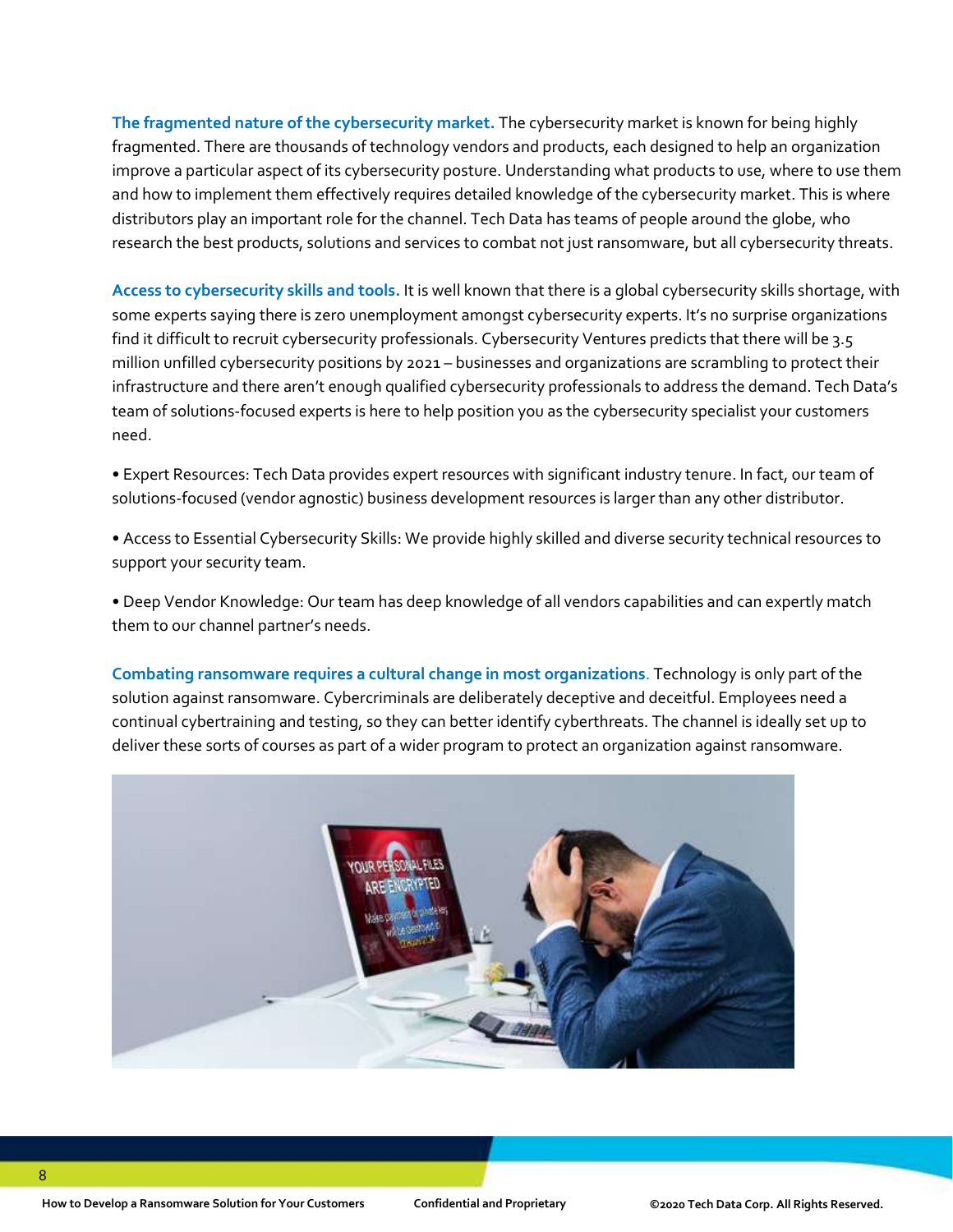# Should you advise a company to pay the ransom?

<span id="page-8-0"></span>[The U.S. Government and its relevant security agencies](https://www.cisa.gov/sites/default/files/publications/CISA_MS-ISAC_Ransomware%20Guide_S508C.pdf) advise against paying any ransom. They state that there is no guarantee you will get access to infected computers or files. Occasionally malware is presented as ransomware, but after the ransom is paid the files are not decrypted. This is known as wiper malware. Also, paying ransomware means trusting immoral cybercriminals that they will act morally once they have been paid. There is no way to recoup your loss if they fail to act. Plus, payment only encourages further criminal activity.

[According to a recent article,](https://www.propublica.org/article/the-extortion-economy-how-insurance-companies-are-fueling-a-rise-in-ransomware-attacks) cyber insurance sold by domestic and foreign companies has grown into an estimated \$7 billion to \$8 billion-a-year market in the U.S. alone, potentially fueling a rise in ransomware attacks as insurers pressure their clients to pay ransoms. The FBI and security researchers say paying ransoms contributes to the profitability and spread of cybercrime and, in some cases, may ultimately be funding terrorist regimes. One cybersecurity company executive said his firm has been told by the FBI that hackers are specifically extorting American companies that they know have cyber insurance.

The other consideration here is that any payment goes to fund criminal or terrorist activity. While there is no clear evidence that ransom payments are being used to fund terrorist organizations, we do know that some ransomware attacks are being launched by nation-states—Russia, China, Iran, and North Korea—that may also support criminal or terrorist organizations.

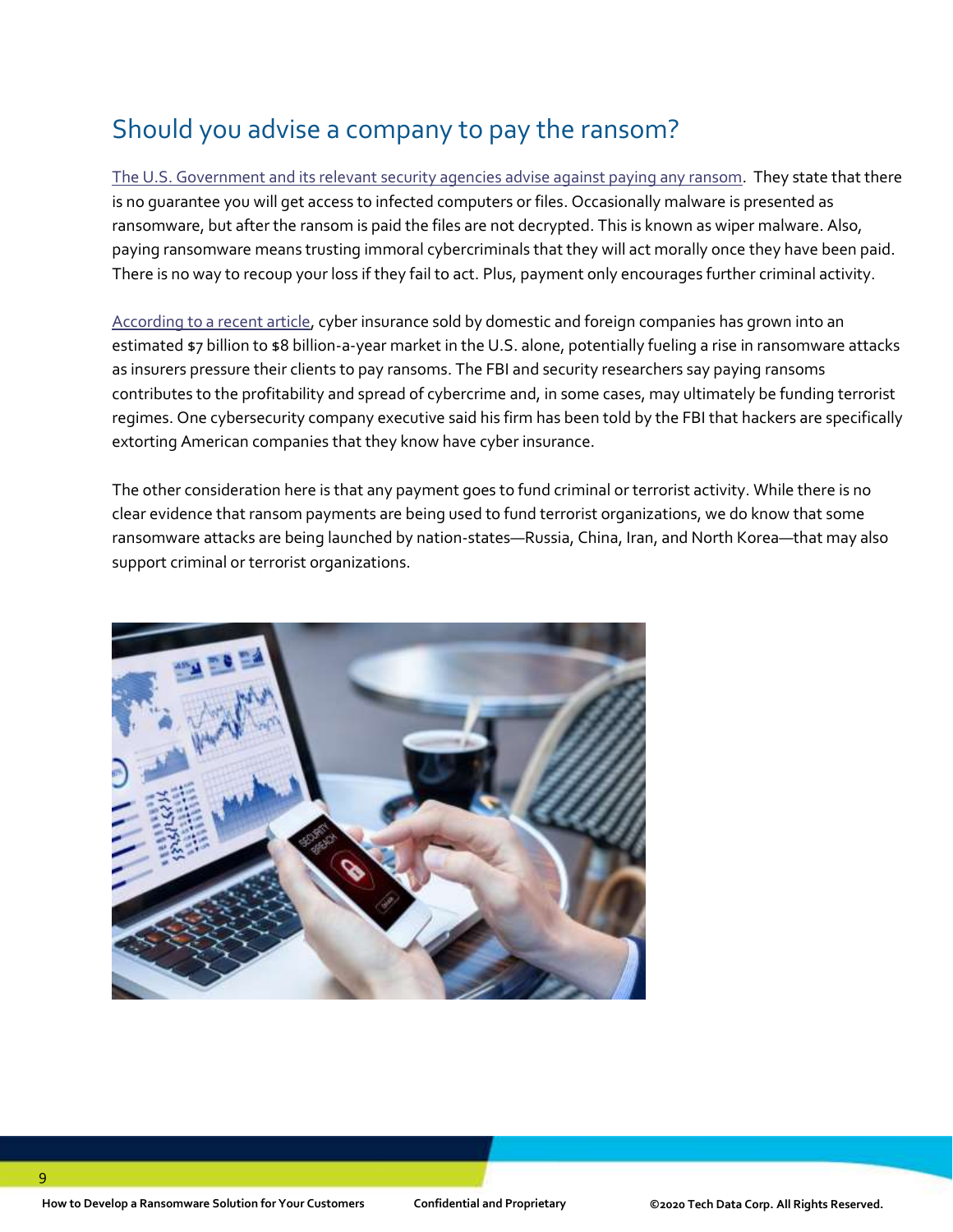# The methodology for combating ransomware

<span id="page-9-0"></span>To start building your own capability around ransomware, you must first follow a sound methodology and framework. This gives you a structure to assess an organization and develop a clear understanding of how vulnerable the organization is to a ransomware attack. Only after you have done a detailed assessment can you start to deploy technology to prevent, detect and remediate against ransomware.

#### **Using a defense-in-depth strategy**

It is important to state upfront that, for most organizations, it is not practical to completely protect against a malware infection one hundred percent. We say "most" because some highly secret government departments will put a complete "air gap" between sensitive systems and the rest of the organization's network and the Internet. The systems are entirely standalone with restrictive access and rigid change control processes. These government departments invest huge amounts in cybersecurity and will generally keep everything in-house.

However, in the world of business and commerce, organizations need to interact and trade. Therefore, it is about minimizing the risk while still being able to operate efficiently and cost effectively. With this in mind, a defensein-depth approach is recommended. This means using layers of defense with several mitigations at each layer. You'll have more opportunities to detect malware, and then stop it before it causes real harm to an organization. You should assume that some malware will infiltrate the organization, so you can take steps to limit the impact this would cause and speed up your response.

#### **1: Make regular backups**

The key action to mitigate ransomware is to ensure that the organization has up-to-date backups of important files. That way they will be able to recover data without having to pay a ransom.

Backups should be a critical part of a disaster recovery plan. Helping an organization ensure they have reliable and regular backups of their most important files will provide you with an excellent opportunity to become a trusted advisor for your customer. Every organization will have a different requirement when it comes to backups. You'll need to sit down with your customer to map out what data they have and how it is being backed up. Just as importantly, you'll need to look at how quickly backups can be restored. The quicker you can restore, the less vulnerable the organization is to ransomware.

Ensure that a backup is kept separate from the organization's network (offline), or in a cloud service designed for this purpose. Cloud syncing services (like Dropbox, OneDrive and SharePoint, or Google Drive) should not be used as the only backup. Careful consideration needs to be given to using proper backup software because malware can be deployed and can sit dormant for weeks or months before it is activated. There is also a risk that these services may automatically synchronize immediately after the files have been, "ransomwared," and then you'll lose your synchronized copies as well.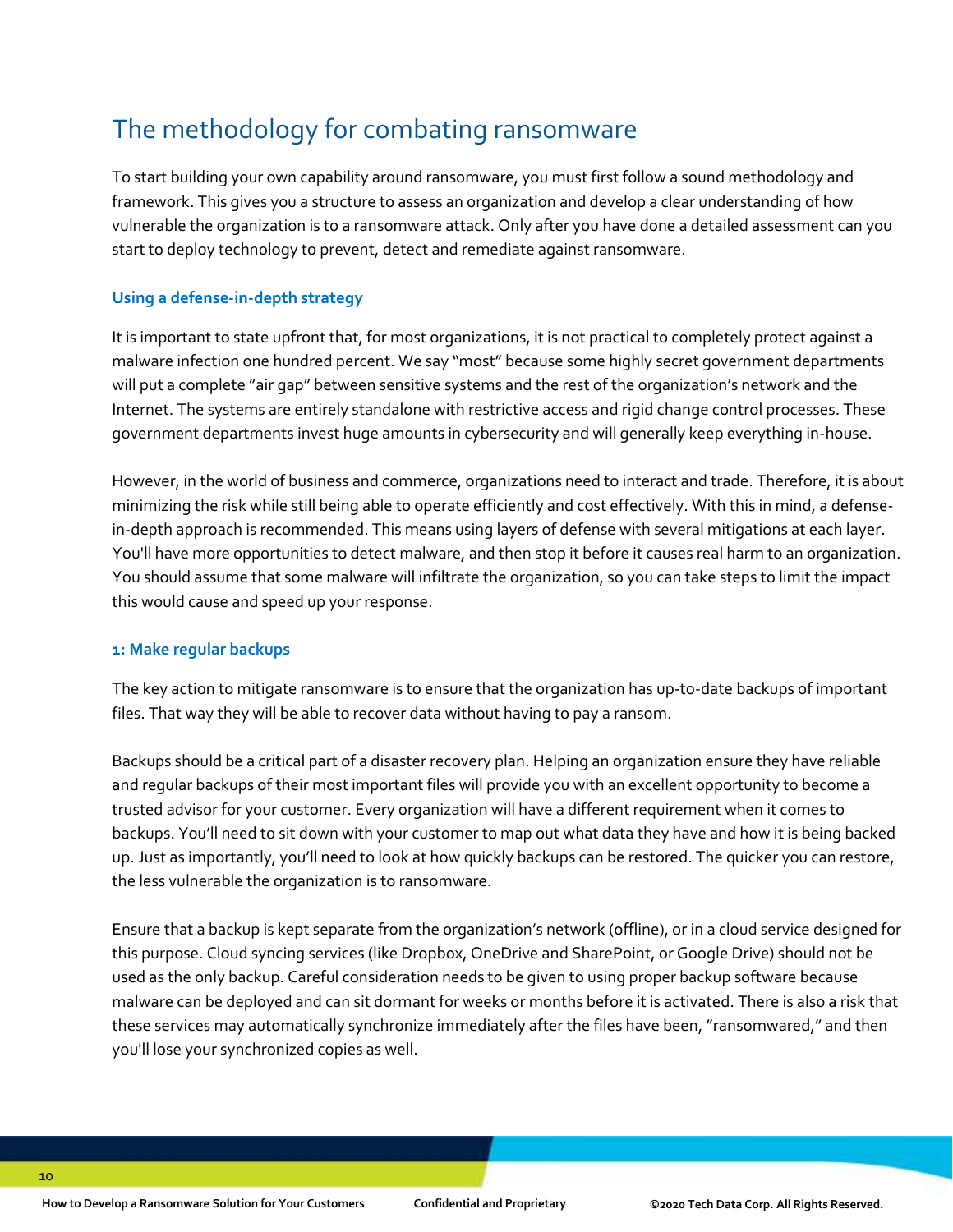Make sure the device containing your backup is not permanently connected to your network and that you ideally have multiple copies. An attacker may choose to launch a ransomware attack when they know that the storage containing the backups is connected.

#### **2: Prevent malware from being delivered to devices**

You can reduce the likelihood of malicious content reaching your network through a combination of:

- Filtering to only allow file types you would expect to receive
- Blocking websites that are known to be malicious
- Actively inspecting content
- Using signatures to block known malicious code.

These are typically done by network services rather than users' devices. Examples include:

- **Mail filtering** (in combination with spam filtering), which can block malicious emails and remove executable attachments
- **Intercepting proxies**, which block known malicious websites
- **Internet security gateways**, which can inspect content in certain protocols (including some encrypted protocols) for known malware
- **Safe browsing lists** within your web browsers, which can prevent access to sites known to be hosting malicious content.

Some ransomware attacks are deployed by attackers who have gained access to networks through remote access software like RDP. You should prevent attackers from being able to "brute-force" access to an organization's network by either:

- Authenticating using Multi-Factor Authentication (MFA)
- Ensuring users have first connected through a VPN that meets U.S. Government recommendations.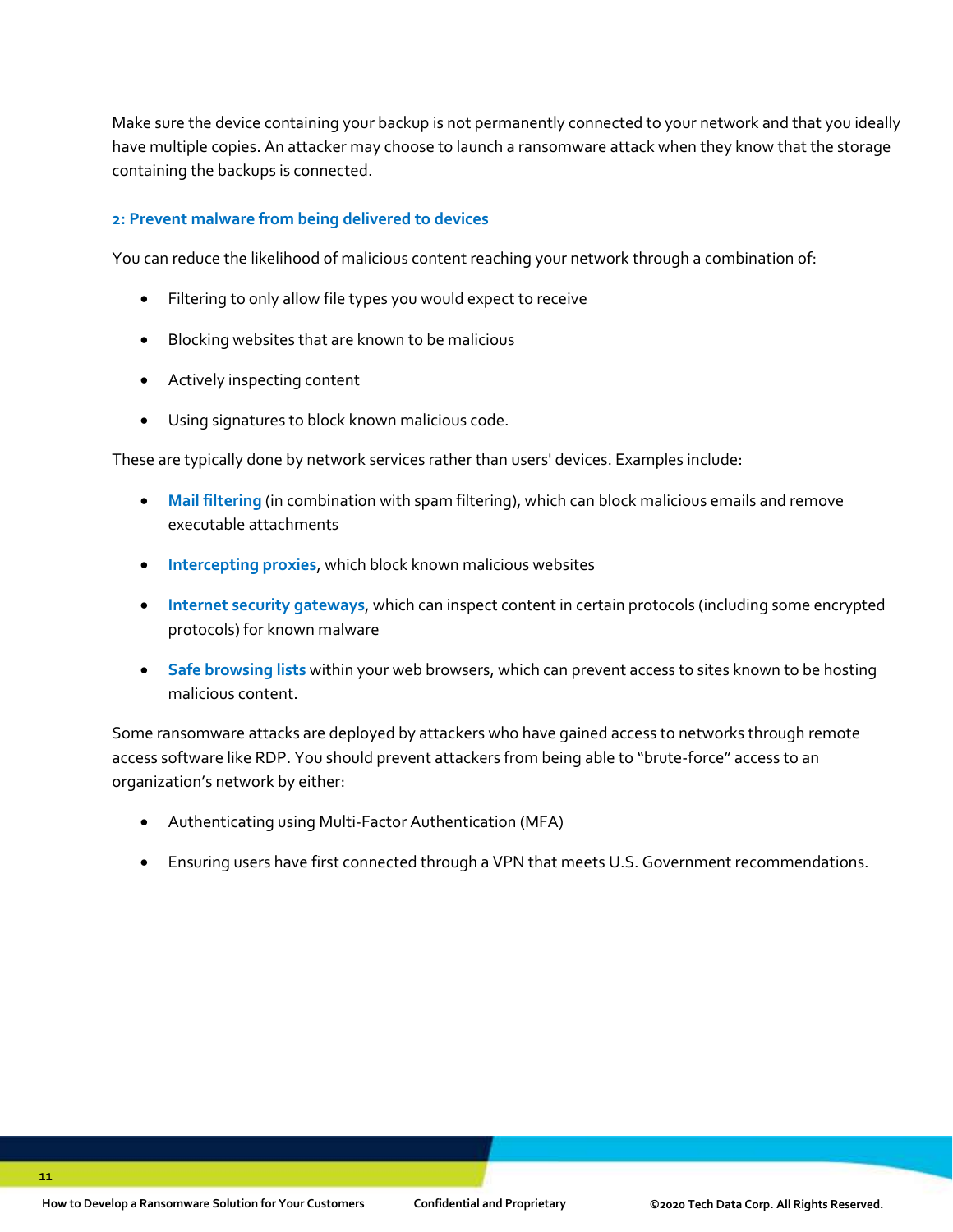#### **3: Prevent malware from running on devices**

A defense-in-depth approach assumes that malware will reach your customers' devices. You should therefore take steps to prevent malware from running. The steps required will vary for each device type and OS, but in general you should look to use device-level security features. You may want to:

- Centrally manage enterprise devices in order to either:
	- o Only permit applications trusted by the enterprise to run on devices, or
	- o Only permit the running of applications from trusted app stores (or other trusted locations).
- Consider whether enterprise antivirus or antimalware products are necessary. The software (and its definition files) need to be kept up to date. You could offer your customers a subscription-based managed service to manage this function on their behalf. You may decide to do this using your in-house skills, contract Tech Data to manage this on your behalf, or have a blended approach.
- Provide security education and awareness training to your customers' employees. Consider developing your own course that is specific to your customer or their industry. You may also choose to resell courses provided and delivered by third parties.
- Disable or constrain macros in productivity suites, which means:
	- o Disabling (or constraining) other scripting environments (e.g. PowerShell);
	- $\circ$  Disabling autorun for mounted media (prevent the use of removable media if it is not needed); or
	- o Protect systems from malicious Microsoft 365 macros.
- In addition, attackers can force their code to execute by exploiting vulnerabilities in the device. Prevent this by keeping devices well-configured and up to date. It is also recommended that you:
	- $\circ$  Install security updates as soon as they become available to fix exploitable bugs. All modern software contains vulnerabilities—either software defects that require patches to remedy or configuration issues that require administrative activity to resolve. For this reason, organizations should have a vulnerability management process, giving them visibility into what vulnerabilities are present within their IT estate on a regular basis.
	- o Enable automatic updates for operating systems, applications, and firmware if you can.
	- $\circ$  Use the latest versions of operating systems and applications to take advantage of the latest security features.
	- o Configure host-based and network firewalls, disabling inbound connections by default.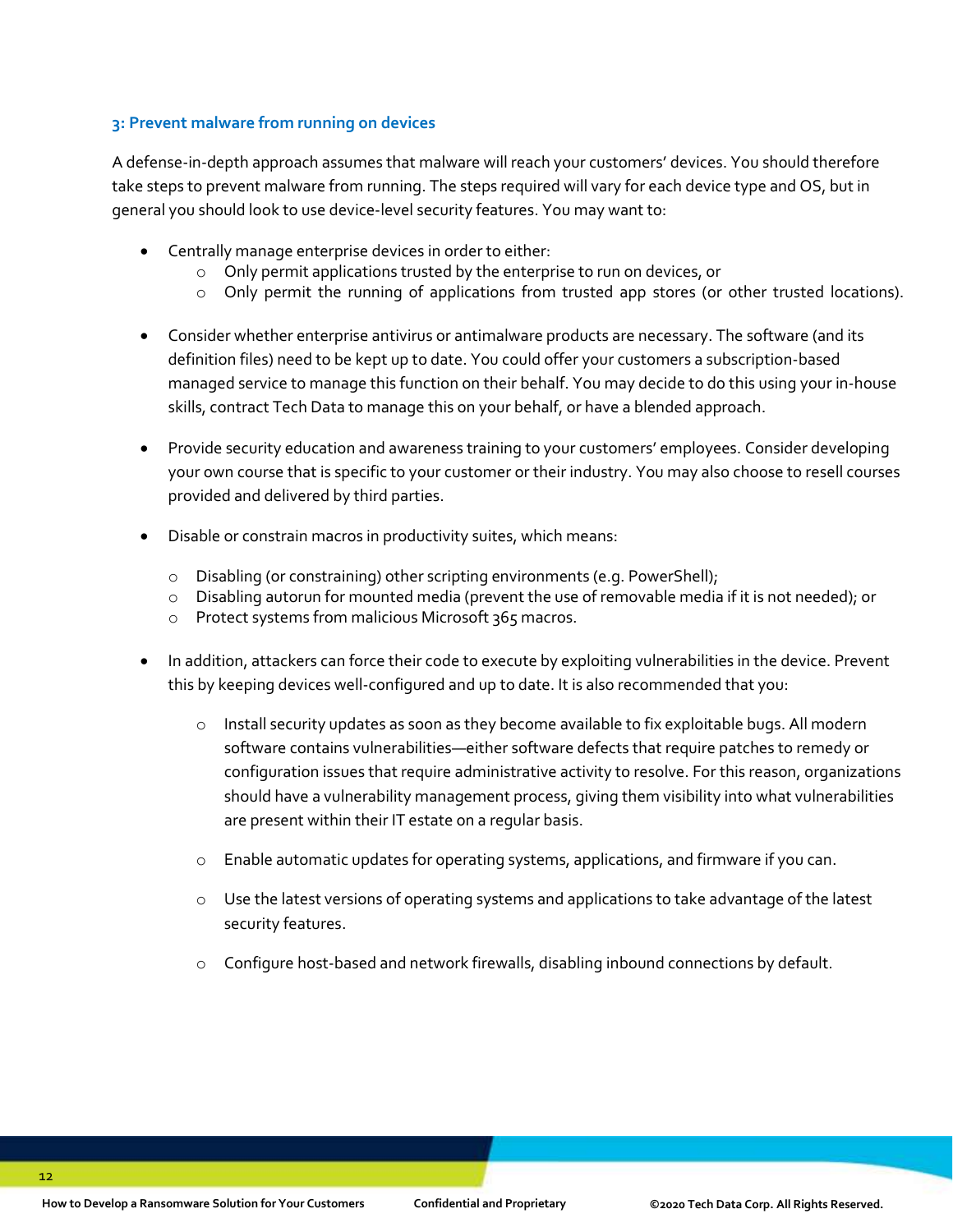#### **4: Limit the impact of infection and enable rapid response**

If put in place, the followin[g tips from the CISA](https://us-cert.cisa.gov/ncas/tips/ST18-001) will ensure your customer's organization can recover quickly.

- Help prevent malware spreading across the organization by followin[g CISA guidance](https://us-cert.cisa.gov/ncas/tips/ST18-001) on securing network devices. Attackers aim to move across machines on the network. This might include targeting authentication credentials or perhaps abusing built-in tools.
- Use multi-factor authentication (also known as MFA) to authenticate users so that if malware steals credentials, they can't be reused.
- Ensure obsolete platforms (OS and apps) are properly segregated from the rest of the network.
- Regularly review and remove user permissions that are no longer required. Malware can only spread to places on your network that infected users' accounts have access to.
- Avoid using administrator accounts for email and web browsing to avoid malware being able to run with their high levels of system privilege.
- Architect the network so that management interfaces are minimal.
- Practice good asset management, including keeping track of which versions of software are installed on devices, so that you can target security updates quickly, if needed.
- Keep infrastructure patched, just as you keep devices patched, and prioritize devices performing a security-related function on the network (such as firewalls), and anything on the network boundary.
- Develop an incident response plan and exercise it.

#### **5. Steps to take if your customer's organization is already infected**

If you get a call from your customer saying their organization is infected with malware, you need to know how to respond immediately based on a predefined response plan. Ransomware or other types of malware may require a cross-functional response within the organization. Having a clearly defined, up-to-date incident response plan with pre-defined roles and responsibilities is an essential preparatory step.

- Immediately disconnect the infected computers, laptops or tablets from all network connections, whether wired, wireless or mobile phone based.
- Consider whether turning off Wi-Fi and disabling any core network connections (including switches) might be necessary in a very serious case.
- Reset credentials, including passwords (especially for administrators), but verify that you are not locking yourself out of systems needed for recovery.
- Safely wipe the infected devices and reinstall the operating system.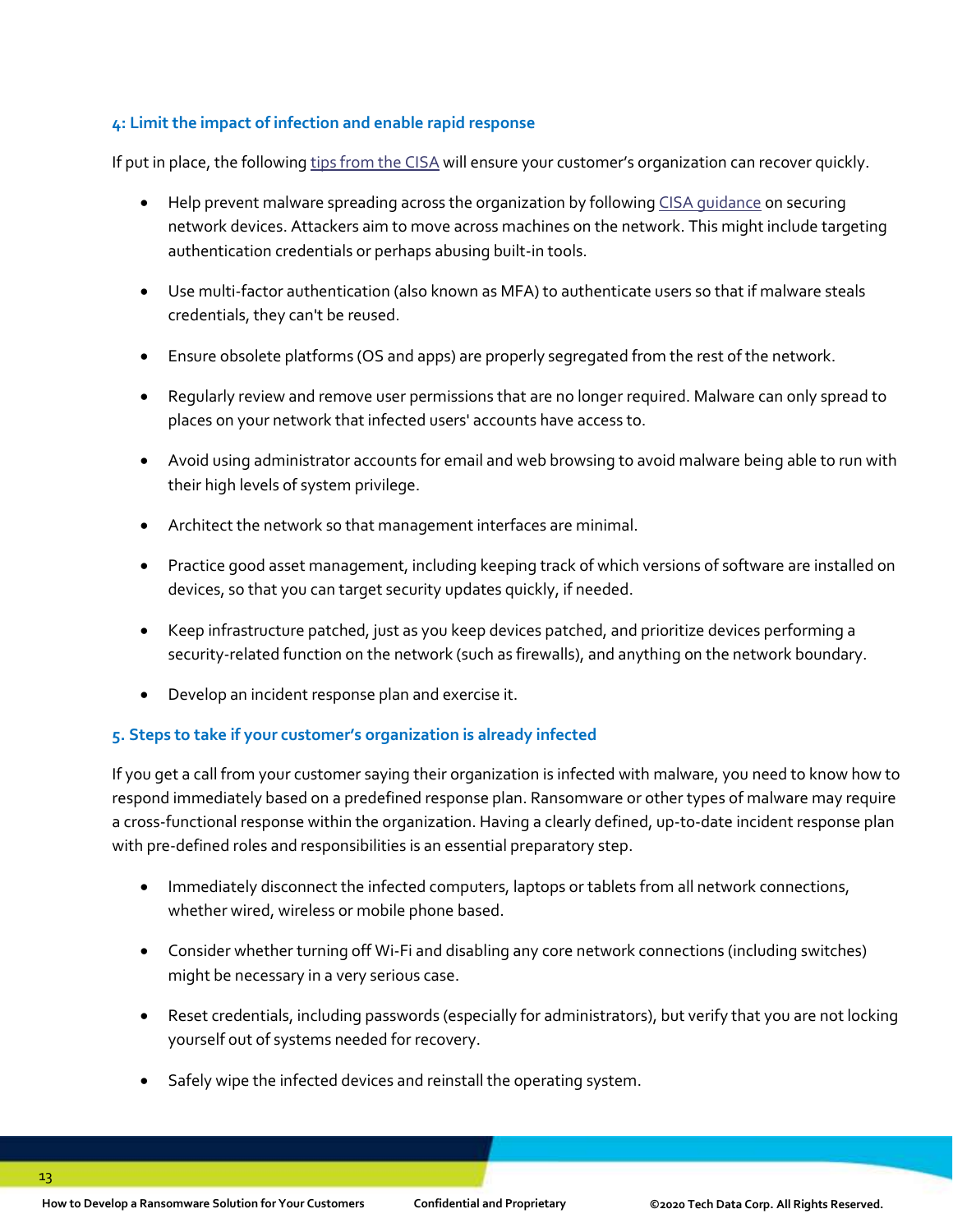- Verify that a backup is free from malware and ransomware before a restore. You should only restore from a backup if you are very confident that the backup is clean.
- Connect devices to a clean network to download, install and update the operating system and all other software.
- Install, update and run antivirus software.
- Reconnect to the network.
- Monitor network traffic and run antivirus scans to identify if any infection remains.

Note, files encrypted by most ransomware have no way of being decrypted by anyone other than the attacker. In some rare cases, security professionals have produced tools that can decrypt files due to weaknesses in the malware (which may be able to recover some data), but you should take precautions before running unknown tools on devices.

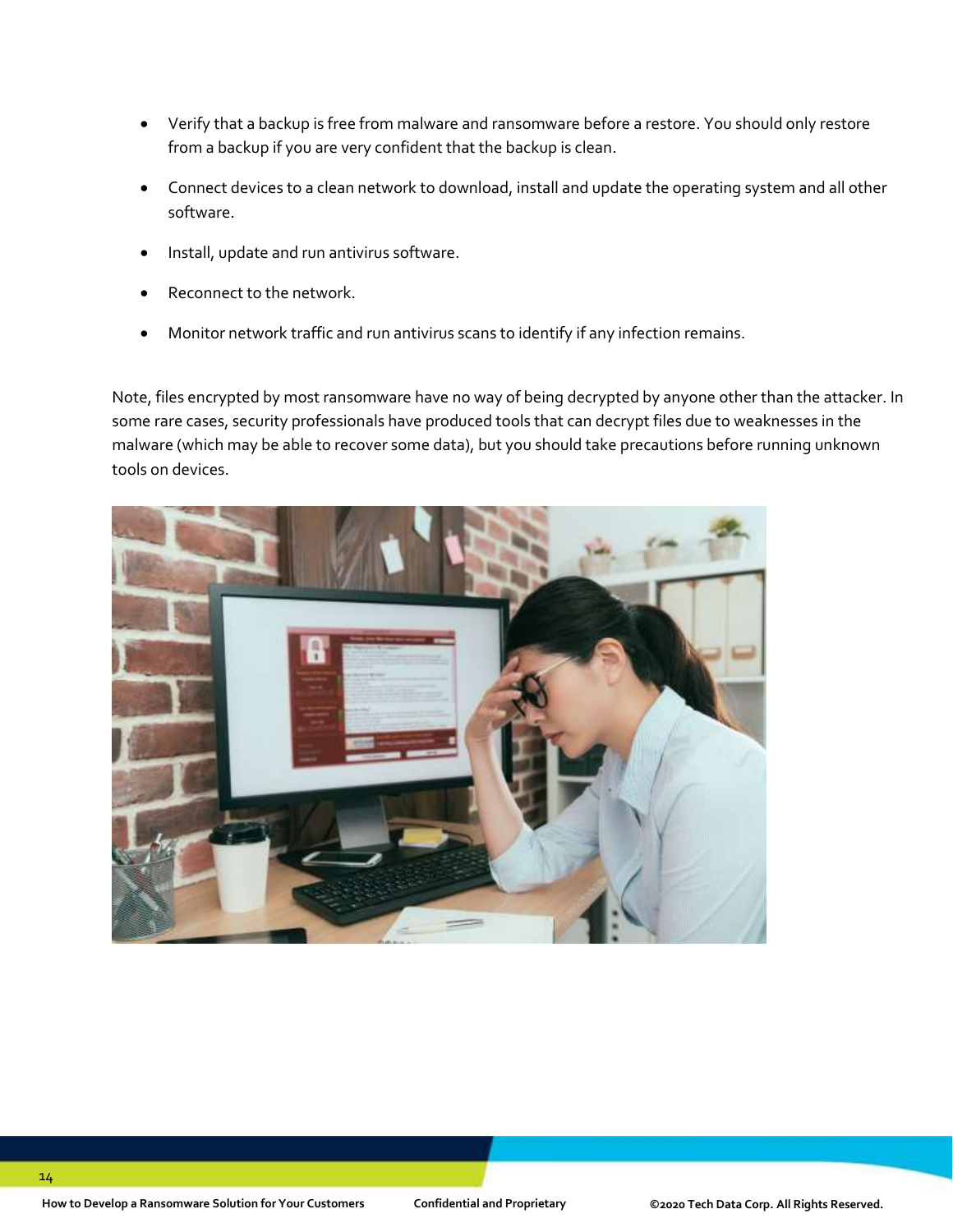# Technology for combating ransomware

<span id="page-14-0"></span>To combat ransomware, Tech Data provides proven technology solutions and services intended to prevent, detect and remediate against ransomware:

**Prevent:** To prevent attacks from happening, you first need to understand your risks, attack surface and weak spots. In this phase, defensive solutions are deployed to harden infrastructure and reduce its attack surface. Security software is deployed, vulnerabilities are patched, employees are trained, and the security culture of an organization is generally improved.

**Detect:** Cybercriminals can cause more damage the longer it takes to detect them. When an incident occurs, you need to be able to quickly recognize, isolate and contain it. The infrastructure needs to be carefully monitored for signs of intrusion or other suspicious behavior.

**Remediate:** Once you've detected and responded to a security incident, it's time to mitigate the damage, analyze and learn. Forensic evidence is examined to determine how the breach happened and what impact it had on systems, data and infrastructure. An incident response process is initiated to restore the environment to a known-good state and to fix any security problems. The findings of this phase are, in turn, fed back into the next plan phase, and the cycle continues

Tech Data also offers these tools and services:

- **[Incident Response Services](https://cyberrange.techdata.com/wp-content/uploads/2020/09/Incident-Response-Services_Datasheet_Partner_Final.pdf)** Make sure your customers have the right capabilities to effectively respond to and recover from cyber threats with Plan Development, Readiness Review, and Emergency Response services.
- **[RECON™ ISAO](https://cyberrange.techdata.com/tech-data-services/)** Share timely, analyzed, and highly relevant threat intelligence with a large community of members that leverages competent analysis through our collaboration with The Arizona Cyber Warfare Range and National Cyber Warfare Foundation.
- <span id="page-14-1"></span>• **[Incident Response Experience](https://cyberrange.techdata.com/wp-content/uploads/2020/09/CyberRange_IncidentResponse_datasheet.pdf)** – Allow customers—from technical teams up to C-level executives—to consider their response to a real-world threat, such as ransomware or a data breach, through a live simulation hosted by the Tech Data Cyber Range. The goal is for your customer to understand their incident response preparedness and the next steps to improve.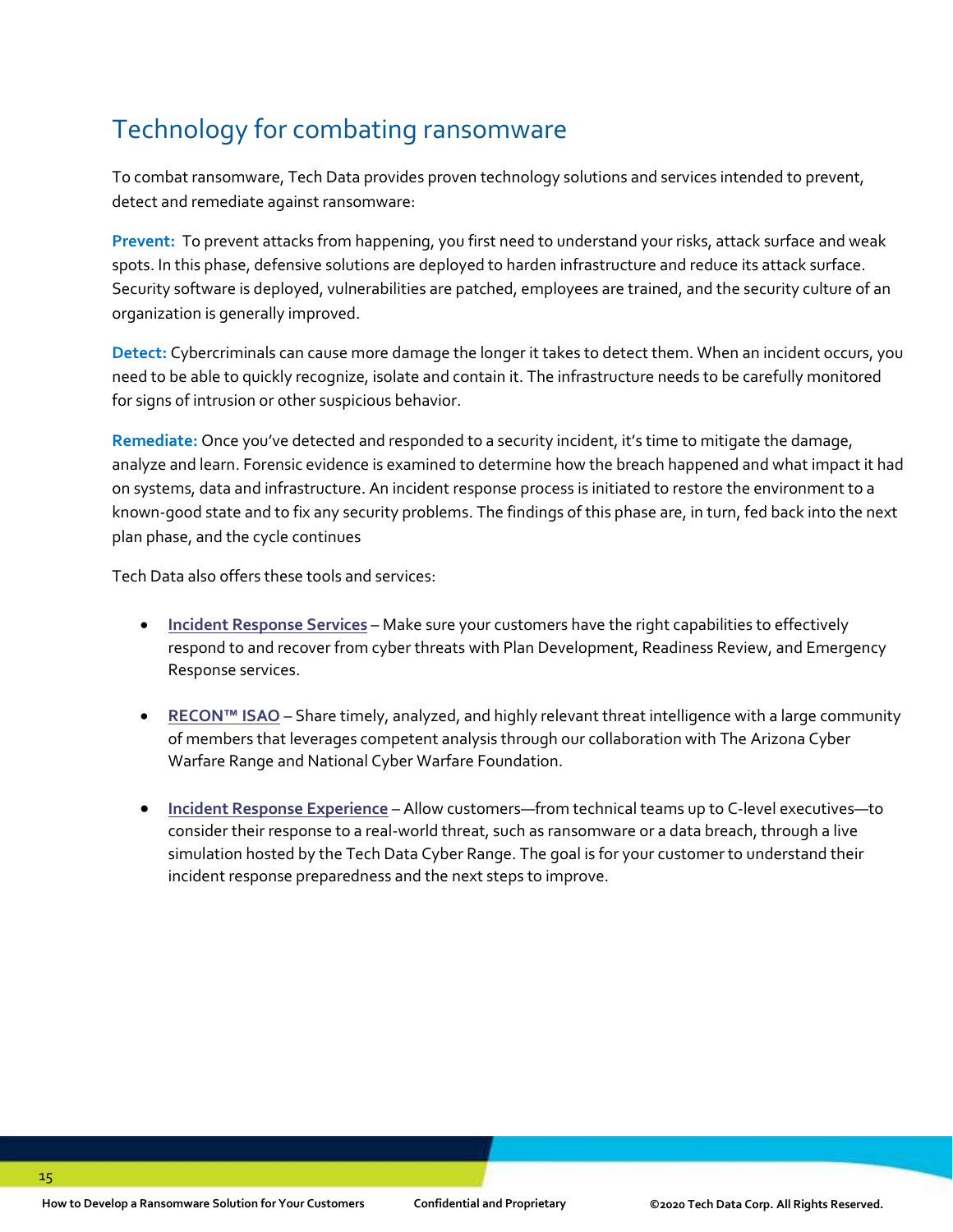### EXERCISE: Developing your own ransomware value proposition

#### **Who are you going to serve?**

Start by thinking about who your target audience is going to be. Here are some things to consider:

- What sort of organizations do you have good relationships with?
- Do they have a compelling reason for wanting cybersecurity?
- Do they have sufficient budgets to invest?
- Can you differentiate yourself by focusing on a particular vertical market?
- Think about some vertical markets where downtime is a major issue or the data is highly sensitive.
- What size organizations do you want to serve? Think about this in the context of your own organization and the sort of customers you are strong and can resonate with.

#### **Where are you going to serve?**

Where do you want to service customers? Regionally? Internationally? It is important to spend some time thinking about this. International business can come with additional complexities in terms of language, tax, legislation, data compliance, currency fluctuations, etc. You also want to make sure you're mirroring where your target customers are operating. Knowing the geographical area will also play an important role in your digital marketing further down the line.

#### **What will make your ransomware value proposition stand out?**

Think about your ransomware value proposition. What will it offer? How will you structure it? How does it tie in with your overall company value proposition? How does it differentiate you in the market? How does this fit with your existing value proposition?

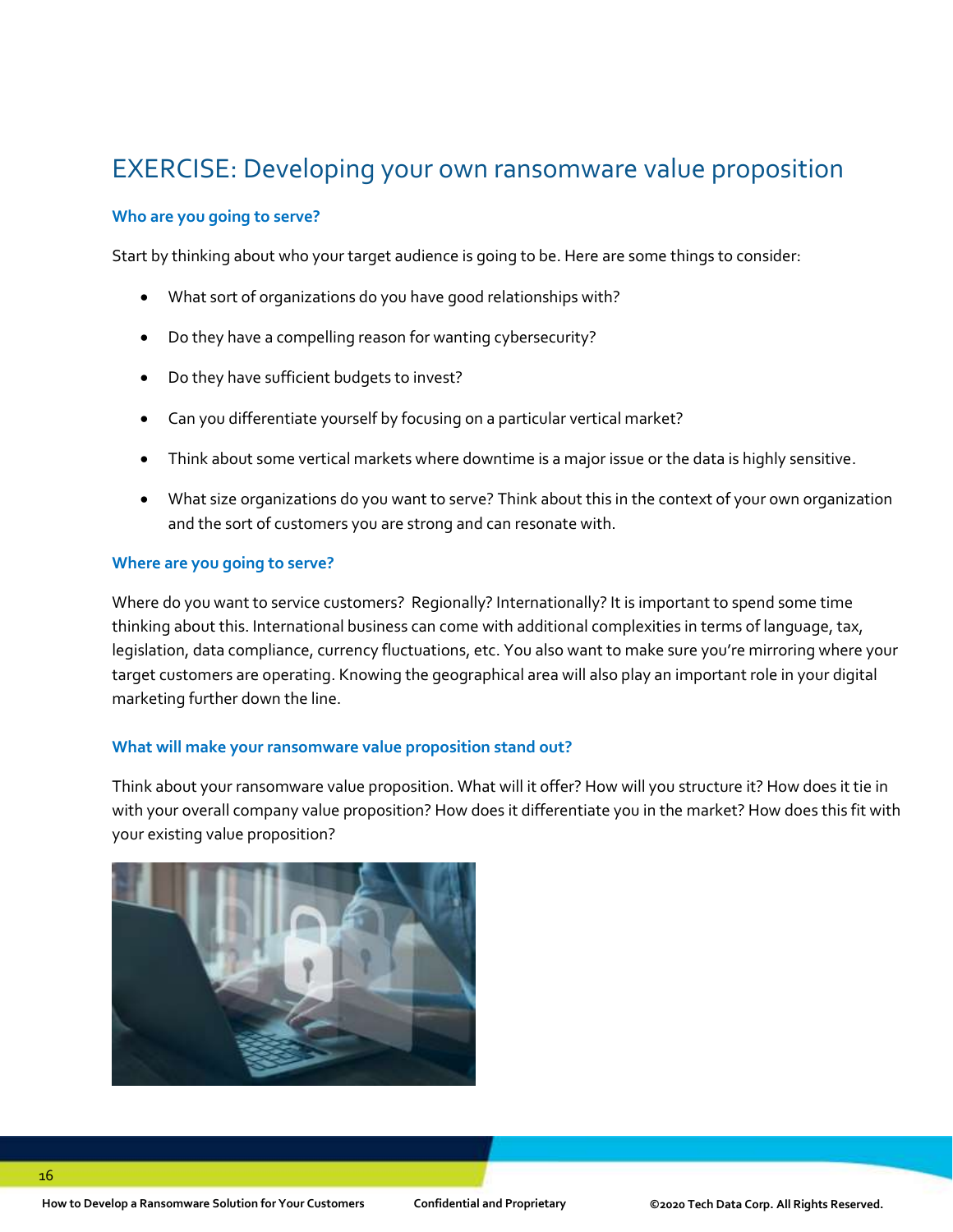#### **How will you deliver your new ransomware offering?**

Think about the sales skills needed in your organization. Can you train your existing sales team, or do you need to recruit specialists? What marketing materials will you need? What technical skills will you need? Are existing engineers certified? Will you need to recruit new engineers or outsource some of the technical requirements to Tech Data? What updates do you need to make to your systems and processes? Are you ready to sell subscription-based services? For instance, does your commission structure support selling subscription-based services? How about your financial reporting procedures? Do you need Finance Solutions to fund the development of the value proposition?

#### **When will you start generating revenue?**

What timeframes are you working towards? How quickly can you get everything in place? Have you mapped out the items and their dependencies?